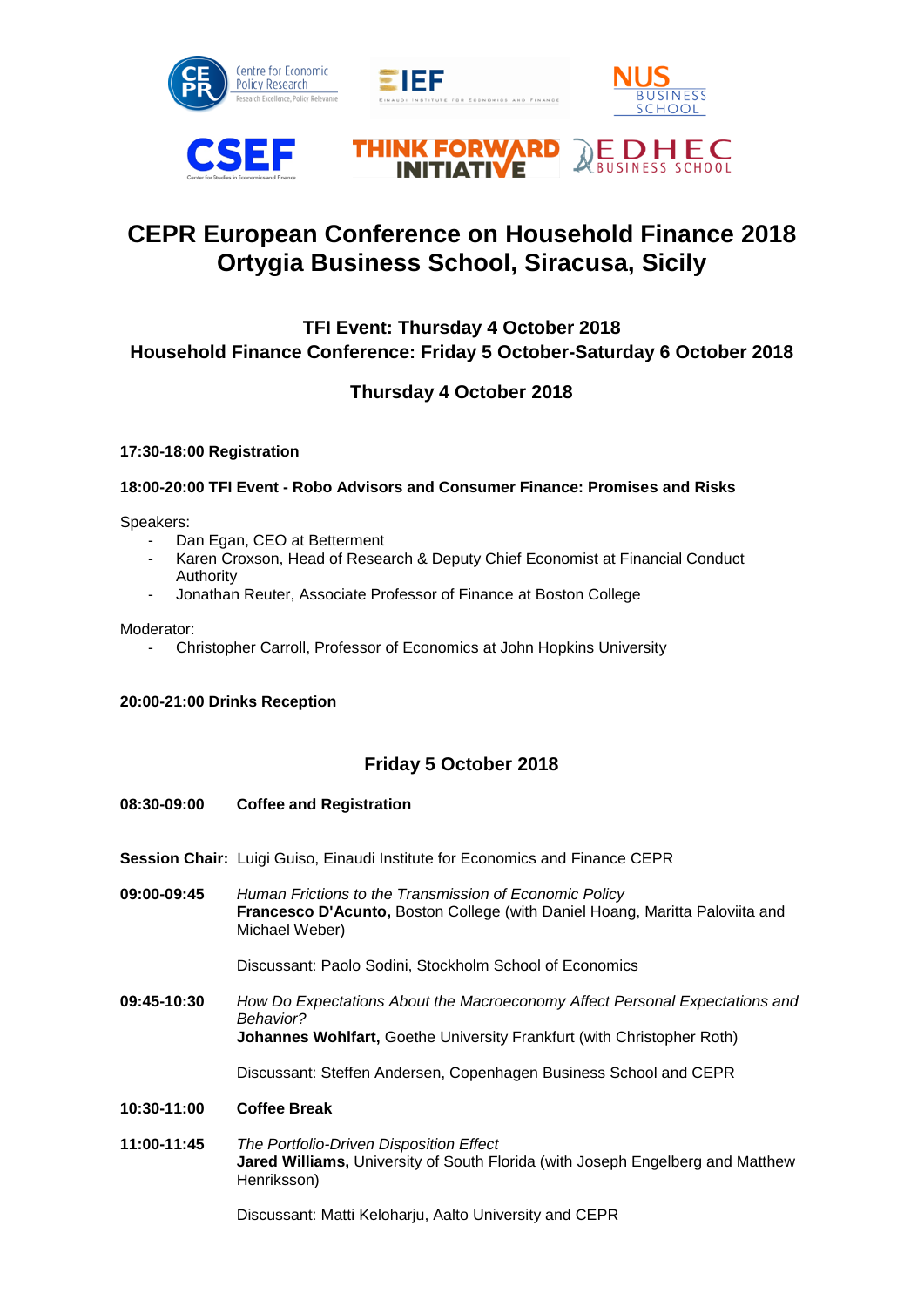









**11:45-12:30** *Countercyclical Labor Income Risk and Portfolio Choices over the Life-Cycle* **Sylvain Catherine,** University of Pennsylvania

Discussant: Francisco Gomes, London Business School and CEPR

**12:30-13:30**

**Lunch**

**Session Chair:** Monica Paiella, University of Naples Parthenope

**13:30-14:15** *Tactical Target Date Funds* **Alexander Michaelides,** Imperial College London and CEPR (with Francisco Gomes and Yuxin Zhang)

Discussant: Giovanna Nicodano, Università di Torino

**14:15-15:00** *Trade-offs in Broker Remuneration: The Case of the UK Mortgage Market*  **Claudia Robles-Garcia**, London School of Economics

Discussant: Andrea Pozzi**,** Einaudi Institute for Economics and Finance and CEPR

- **15:00-15:15 Coffee Break**
- **15:15-16:00** *Household Expectations and the Credit Cycle* **Cristina Angelico,** Bocconi University

Discussant: Saverio Simonelli, University of Naples Federico II and CSEF

**19:00 Dinner – Further details to be confirmed**

### **Saturday 6 October 2018**

- **09:30-09:45 Coffee on arrival**
- **Session Chair:** Tullio Jappelli, University of Naples Federico II, CSEF and CEPR
- **09:45-10:30** *Credit Smoothing* **Arna Olafsson**, Copenhagen Business School (with Michaela Pagel and Sean Hundtofte)

Discussant: Francesco Drago, University of Messina, CSEF and CEPR

**10:30-11:15** *Access to Credit and Labor Market Outcomes - Evidence from Credit Lotteries* **Janis Skrastins**, Washington University in St. Louis (with Bernardus Van Doornik, Armando Gomes and David Schoenherr)

Discussant: Ansgar Walther, Imperial College London

**11:15-11:30 Coffee Break**